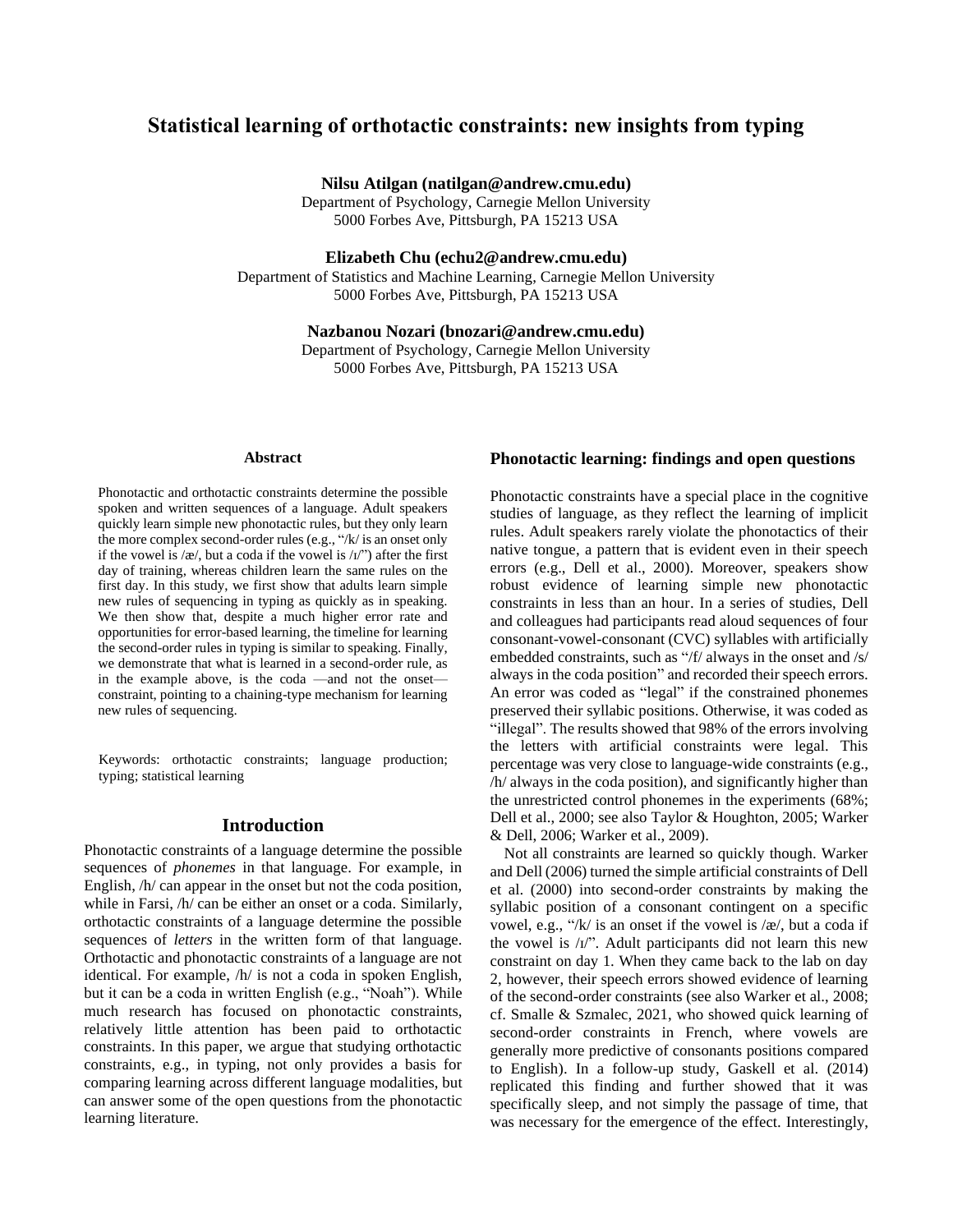a similar study in 9-10-year-old children showed that, unlike the adult participants, children learned the second-order constraints on day 1 (Smalle et al., 2017).

To summarize, studies of phonotactic constraints in spoken production have shown that novel first-order constraints can be acquired quickly even in adult speakers who have experienced the phonotactic rules of their native language from infancy, pointing to the continuous nature of learning in language production (Dell et al., 2021). But the same literature suggests limits to the quick learning of more complex rules, such as second-order phonotactic constraints in adults. Why are adults not learning the second-order constraints as quickly as children? One possibility is that children, due to their less mature production systems, make many more speech errors than adults (e.g., Budd et al., 2011; Hanley et al., 2016). If acquiring new phonotactic constraints is driven by error-based learning (Dell et al., 2021), the greater number of errors can drive the faster learning observed in children. A second possibility is the existence of qualitatively different learning patterns in the child vs. the adult systems. For example, while sleep helps consolidate declarative memories in both adults and children, implicit motor learning benefits more from sleep in adults than in children (Wilhelm et al., 2008). Moreover, when cognitive resources are artificially depleted to make the system more child-like, adults learn the second-order constraints on day 1 (Smalle et al., 2021; 2022). These two possibilities give rise to different empirical predictions: the *error-quantity hypothesis* suggests that increasing error rates in adult participants should lead to learning of the second-order constraints on day 1, just like children. The *cognitive-state hypothesis*, on the other hand, suggests that the number of errors should not dramatically alter the pattern; adults would still not learn the second-order constraints on day 1 even with more errors.

A second question that remains unanswered in the phonotactic constraint literature is the mechanism underlying the learning of the second-order constraints. Note that while both onsets and codas are contingent on vowels, their different positions with regard to the vowel can be used to test different learning mechanisms. One possibility is that constraints are learned in a strictly sequential manner (also called *chaining*, Wickelgren, 1965; Lewandowsky & Murdock, 1989). Another possibility is that constraints are learned *hierarchically*, i.e., learning relative to a frame (Dell et al., 1997). Studies of second-order constraints often alternate the vowel predictably across sequences of four syllables, e.g., "*has fan kag tad*", "*nif tig hik dis*", "*fas hag nad tak*". This method cues the conditioning vowel, even before a sequence begins. If learning is strictly sequential, then only the contingency *after* the vowel, i.e., the coda constraint, should be learned. If, on the other hand, learning is hierarchical, it should be possible to learn both contingencies for what comes *before* or *after* the vowel, i.e., both onset and coda constraints. The current study tests these possibilities.

### **Current study**

The current study investigated the learning of orthotactic constraints in typing. The goal was two-fold. First, this is, to our knowledge, the first study of implicit statistical learning of orthotactic constraints in typing. As such, it allows a comparison with phonotactic learning, which, in turn, informs us about the similarities and differences in statistical learning of sequencing rules across different modalities of language production. Second, typing provides us with the opportunity to answer the two open questions from the phonotactic learning literature discussed above. Because of the later age of acquisition and less experience with typing than speaking, error rates are usually three to four times higher in typing than speaking in adult participants (e.g., Pinet & Nozari, 2018; Pinet & Nozari, 2021; Warker et al., 2009). This higher error rate allows us to address the first question. If the slower rate of learning of the second-order constraints in adults vs. children is driven by the lower number of errors in the former, then a 3-4-fold increase in the error rates in typing should lead to some learning on day 1, supporting the *error-quantity hypothesis*. If, on the other hand, the difference reflects different learning mechanisms in adults and children, then we would expect the same pattern in speaking and typing —which raises the quantity of errors without making them qualitatively different from speech errors (Pinet & Nozari, 2018), i.e., no learning of secondorder constraints on day 1, in support of the *cognitive-state hypothesis*.

The second question can also be answered very cleanly in a typing study, as the discrete nature of keystrokes removes coarticulation effects that could potentially complicate learning (a typing segment can be planned and executed completely independently of the segments before and after it, whereas such is unlikely in spoken production). Learning that is limited to the coda constraints would provide support for the *chaining hypothesis*. Conversely, observing learning in both onset and coda positions, would support the *hierarchical learning hypothesis*.

We first establish the basic first-order orthotactic learning in Exp 1. To anticipate, the results confirm very similar patterns to phonotactic learning in spoken production. Next, we answer the two questions raised above by testing the learning of second-order orthotactic constraints in Exp 2.

## **Experiment 1**

## **Methods**

**Participants** Twenty-four native speakers of English ( $M_{\text{age}} =$  $21.42$ ,  $SD = 1.64$ , 12 females) were recruited through Prolific, a platform for online studies. A brief screening test was administered to include proficient typists (Pinet & Nozari, 2021). A headphone check (Milne et al., 2021) was used to include participants who heard the syllables clearly.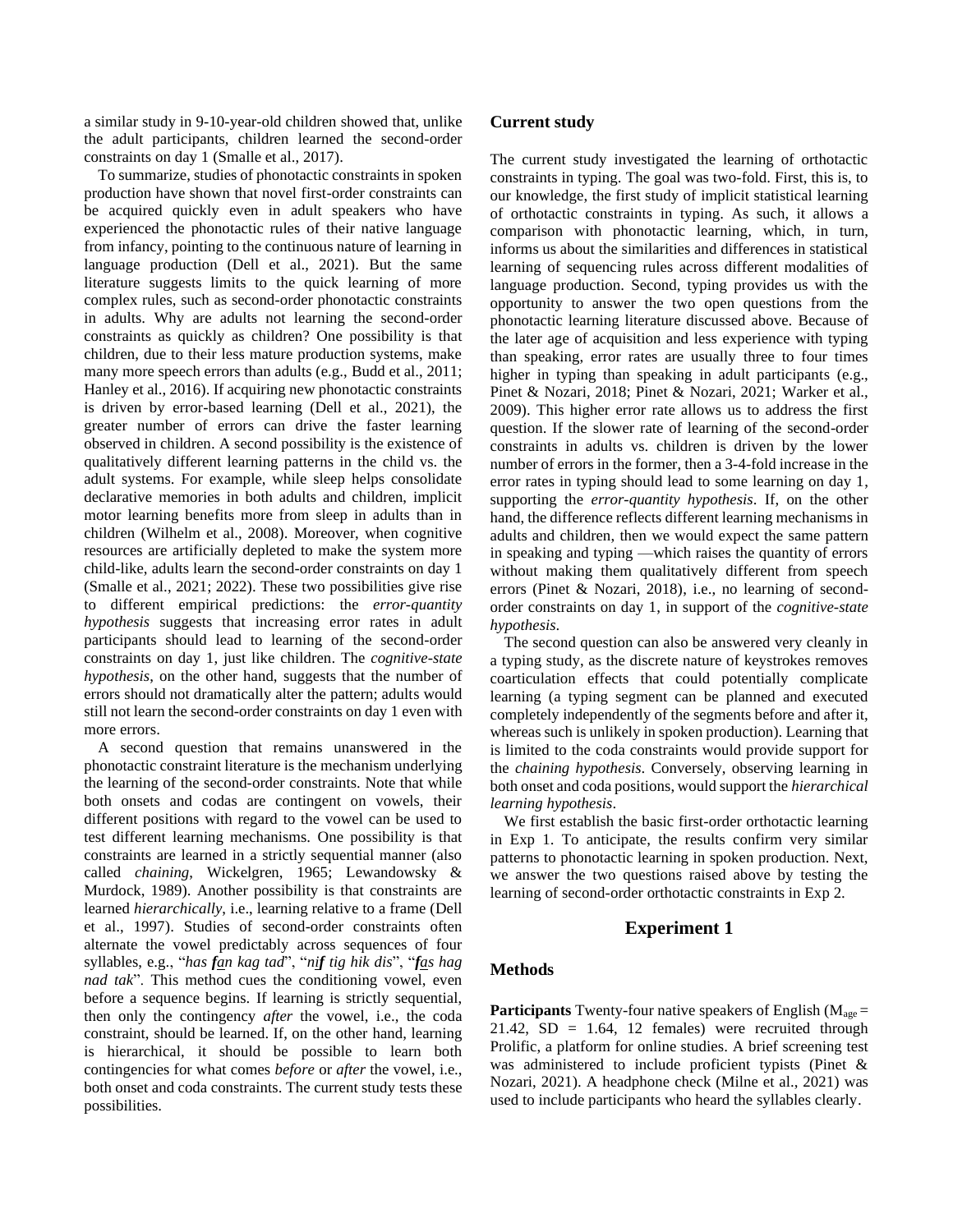**Materials** The experiment was modeled after Dell et al. (2000, Exp 1). Ninety-six sequences of four CVC syllables were generated using the vowel " $e$ "(/ $\varepsilon$ /) and 8 consonants, each consonant appearing only once within a sequence (e.g., "*ven fex tek des*"). The consonants belonged to three experimental categories: *language-wide constraints* ("v" and "x"), *experiment-wide constraints* ("t" and "s"), and *unrestricted* ("k", "n", "f" and "d"). Language-wide constraint letters were selected such that their orthographic position was strongly biased towards either the beginning of the syllable ("v") or the end of the syllable ("x") and not vice versa. Note that while /v/ can appear as a coda in spoken syllables, it almost never appears in the coda position in written/typed words in English, as it is usually followed by a silent vowel (e.g., "dove"). Similarly, an onset "x" is rare in orthography (e.g., "Xbox"). A survey of the 3000 highestfrequency words in the English lexicon confirmed that "v" and "x" appeared only 0.5% and 0% in coda and onset positions, respectively, making them good representatives of language-wide orthotactic constraints. In contrast, the rest of the letters selected in this experiment do not show such strong positional biases in the English orthography, making them good candidates for creating new orthotactic constraints. Both letters in the experiment-wide constraint group were typed with the left hand and had a uni-manual transition to the vowel ("e"). Unrestricted letters were chosen with the following constraints: (a) similar to the letters in the experiment-wide constraints group, they did not show a strong positional bias. (b) They minimized the difficulty of phonology-to-orthography conversion, and (c) two of them were typed with the left and two with the right hand, with unimanual and bi-manual transitions to the vowel, respectively.

In keeping with the language-wide constraints, in the current experiment "v" always appeared in the onset position of a CVC while "x" always appeared in the coda position. The two experiment-wide letters were subject to the artificial constraint that one always appeared as onset and the other always as coda. The assignment of "t" and "s" to onset and coda position was counterbalanced across participants. Finally, unrestricted letters appeared equally often in onset and coda positions. The sequences were recorded using Descript (www.descript.com) with the voice of a native female speaker of American English. Syllables were spoken every 500 ms, making each sequence 2s long.

**Procedure** The experiment was developed in the jsPsych library (de Leeuw, 2015) and administered online through the JATOS platform (Lange, Kuhn & Filevich, 2015). The task was typing-to-dictation. On each trial, participants first heard the auditory sequence of the four CVCs, one at a time, and typed them individually under no time pressure (the *acquisition phase*). In case of a mistake, the correct CVC was displayed, and participants typed it again until they typed it correctly. Next, the whole sequence was played to them, followed immediately by a beep, and participants typed the four syllables with a deadline of 4s. This was repeated three times (the *test phase*). When ready, participants initiated the next trial by pressing the space bar. The use of backspace was disabled throughout. Participants completed two practice trials, followed by three blocks of 32 trials presented in randomized order, with breaks in between. Keystrokes in the test phase were registered for analysis.

#### **Results & Discussion**

The overall error rate per CVC syllable was 26%. In total, 27,396 syllables were produced. Lexical shifts (e.g., *tek dex ven*  $fes \rightarrow tek$  *ven dex*  $fes$ *)* and syllables with structures other than CVC, CV, and VC were excluded (4.6% of the syllables). Of the 78,107 letters in the remaining syllables, letters that were not part of the sequence were excluded from the analyses  $(< 1\%)$ . The rest included 1143, 1071, and 2884 errors on letters in the three language-wide, experiment-wide, and unrestricted categories, respectively. Errors were coded as legal if they migrated to the same syllabic position as the target (e.g., *tek des*  $\rightarrow$  *tek tes*). Otherwise, they were coded as illegal (e.g., *tek des → tek det*). Data were analyzed using the non-parametric Wilcoxon test, which makes no assumptions regarding the underlying distributions. P values are reported after the Bonferroni correction for multiple comparisons to avoid type I error.

Figure 1 shows the results. As expected, the proportion of legal errors on letters with language-wide constraints was significantly higher than the unrestricted  $(96.1\% \pm 1.67\%)$ (SE) vs. 76.1%  $\pm$  2.03%;  $z = 4.99$ ,  $p < .001$ ). Importantly, the proportion of legal errors on letters in the experiment-wide condition (96.5%  $\pm$  1.65%) was also significantly higher than unrestricted  $(z = 4.99, p < .001)$ , and comparable to languagewide ( $z = -0.03$ ,  $p \approx 1.00$ ).



conditions.

The results closely mirror those in spoken production (e.g., Dell et al., 2000). First, the above-chance legality of errors in the unrestricted condition reflects the fact that errors respect syllabic positions (Nooteboom, 1967, 1969). Second, the near-ceiling proportion of legal errors in the experiment-wide constraint shows that participants were able to quickly learn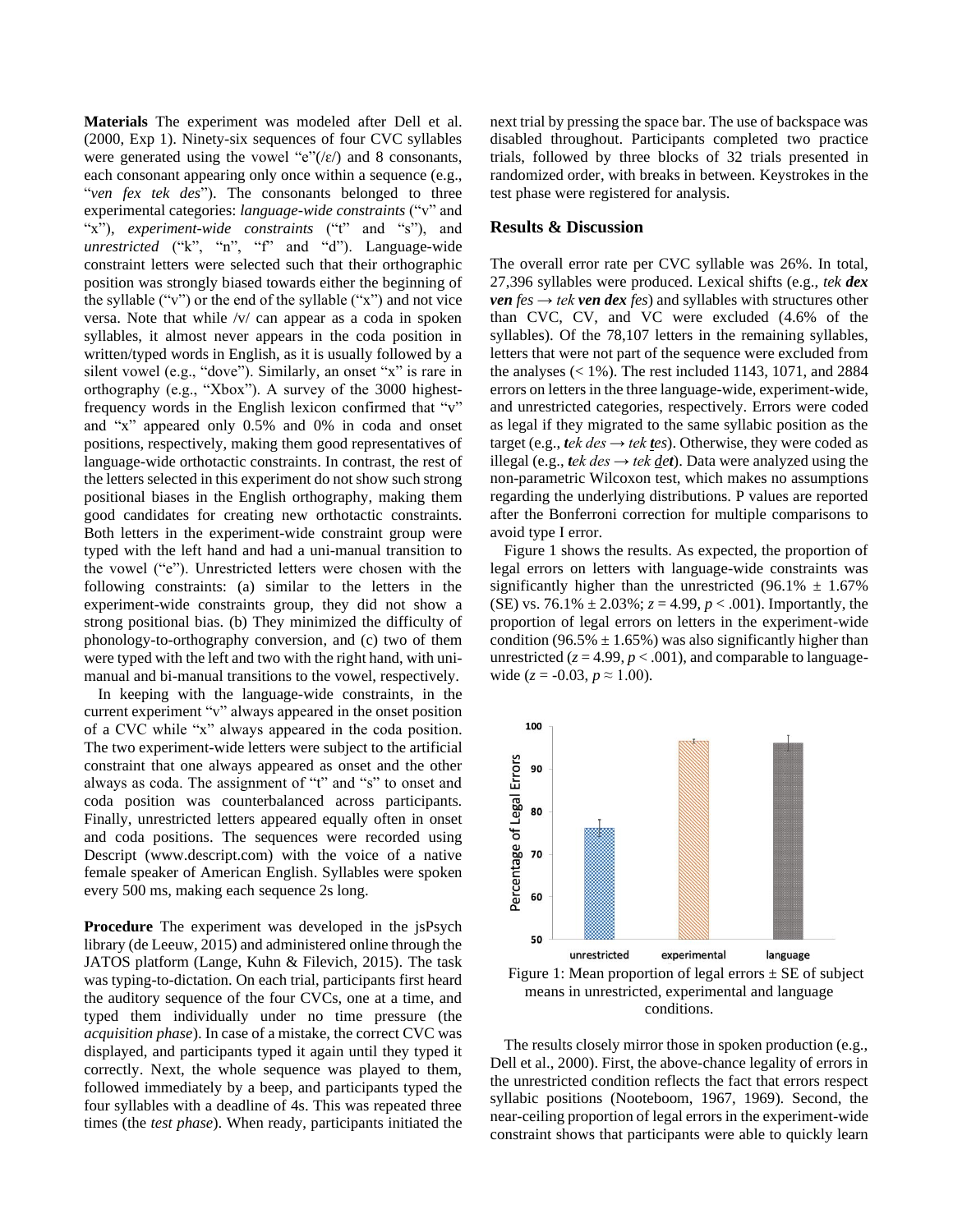new orthotactic constraints, just like they did new phonotactic constraints in prior spoken studies. Finally, the comparable rates of experiment-wide and language-wide legal errors shows that, as in spoken language, statistical learning of new sequencing constraints can be complete and at the level of much more well-practiced constraints.

With these similarities confirmed, Exp 2 investigated the learning of second-order constraints in typing.

### **Experiment 2**

### **Methods**

**Participants** Twenty native English speakers (M<sub>age</sub> = 22.35,  $SD = 1.95$ , 12 females), who had not participated in Exp 1, were recruited through Prolific, after passing the typing screening and headphone check, as in Exp 1.

**Materials** The experiment was modeled after Warker and Dell (2006, Exp 1). Ninety-six sequences of four CVC syllables were constructed similar to Exp 1, with the same language-wide constraints as first-order constraints. The critical manipulation was constraining the position of the experiment-wide consonants depending on the vowel. Two experiment-wide consonants ("k" and "f") were paired with two vowels "a"  $(\alpha)$  and "i"  $(\alpha)$ , such that their syllabic positions were dependent on a given vowel. For example, "k" was an onset and "f" a coda only if the vowel was "a" (e.g., *naf vat kas dax),* but in the opposite syllabic positions if the vowel was "i" *(e.g., sid vik tix fin).* The assignment of letters to positions based on a given vowel was counterbalanced across participants. Four unrestricted consonants ("t", "s", "n" and "d") were paired equally often with the two vowels in onset and coda positions, providing a baseline for comparison. Sequences were constructed with no repeated consonants, and each consonant appeared equally often in the four words in the sequence. The two vowels alternated between sequences. Thus an "a" sequence was always followed by an "i" sequence and vice versa. Sequences were recorded in the same manner described in Exp 1.

**Procedure** Participants completed the experiment online using the same platforms described in Exp 1. Each participant completed two sessions, 24-48 hours apart. The session structures were identical to one another and to that of Exp 1. The presentation of sequences was pseudo-randomized in each session, preserving the alternation of "a" and "i" sequences, and all keystrokes were registered for analysis.

### **Results & Discussion**

The overall error rate per syllable was 31% on the first day and 22% on the second day. The same exclusion criteria for errors as Exp 1 was enforced, leading to the exclusion of lexical shifts and unacceptable syllable structures (5% and 3% of the total 22,364 and 22,334 syllables produced on days

1 and 2, respectively). Also, letters that were not part of the sequence were excluded (less than 1% of the 63,006 and 64,022 letters produced on days 1 and 2, respectively). Table 1 shows the total number of errors and their breakdown by onset and coda positions on days 1 and 2. As in Exp 1, legality was defined as maintaining the syllabic position when migrating within the sequence. For language-wide errors, this was a first-order constraint, as defined in Exp 1. For the experiment-wide and unrestricted errors, this was a secondorder constraint. For the unrestricted consonants, this was simply the baseline tendency to preserve a syllabic position during letter migration (Pinet & Nozari, 2018). Data were analyzed using the same methods described in Exp 1.

The first set of analyses tested the learning of the secondorder constraints on day 1 vs. day 2, in keeping with the spoken language literature. Figure 2a shows the results. Bonferroni-corrected *p* values showed that, on day 1, there was no significant difference between the rate of legal errors in experiment-wide and unrestricted conditions (76%  $\pm$ 2.41% vs. 80%  $\pm$  1.92%;  $z = -0.86$ ,  $p \approx 1$ ), and both were significantly lower than the language-wide condition (94.7%  $\pm$  1.51%;  $z = -4.62$ ,  $p < .001$ ,  $z = -3.38$ ,  $p = .002$ ; for experiment-wide and unrestricted, respectively). On Day 2, a different pattern emerged: the rate of legal errors in the experiment-wide condition was now significantly higher than the unrestricted condition (86%  $\pm 2.08$ % vs. 79%  $\pm 2.23$ %; *z*  $= 2.92$ ,  $p = .008$ ), even though it was still lower than the language-wide condition (96.3%  $\pm$  1.02%; *z* = -3.76, *p* < .001).

Table 1: Number of errors in the three conditions for the onset and coda positions on days 1 and 2.  $E =$  experimentwide constraint;  $L =$  language-wide constraint;  $U =$ unrestricted;  $Cod = coda$ ;  $Ons = onset$ .

|   |      | Day 1 |      |     | Day 2 |      |
|---|------|-------|------|-----|-------|------|
|   | Ons  | Cod   | Sum  | Ons | Cod   | Sum  |
| L | 560  | 491   | 1051 | 475 | 438   | 913  |
| E | 546  | 611   | 1157 | 505 | 588   | 1093 |
| U | 1197 | 1679  | 2876 | 992 | 1307  | 2299 |

The second set of analyses tested the learning of secondorder constraints separately for onset and coda (see Table 1 for the number of errors in each category across conditions and days). Figure 2b shows the pattern. Compatible with the results of the first set of analyses, there was no evidence of robust learning for either position on Day 1. Bonferronicorrected *p* values showed no significant differences between the unrestricted and experiment-wide legal errors in either the onset ( $z = -1.93$ ,  $p = .11$ ) or coda ( $z = -0.313$ ,  $p \approx 1.00$ ) positions. On day 2, there was still no evidence of learning for experimental onset vs. unrestricted onset ( $z = 0.22$ ,  $p \approx$ 1.00). However, the proportion of legal errors in experimental coda was now significantly higher than unrestricted coda  $(z =$ 2.86,  $p = .008$ ). In fact, the proportion of legal errors on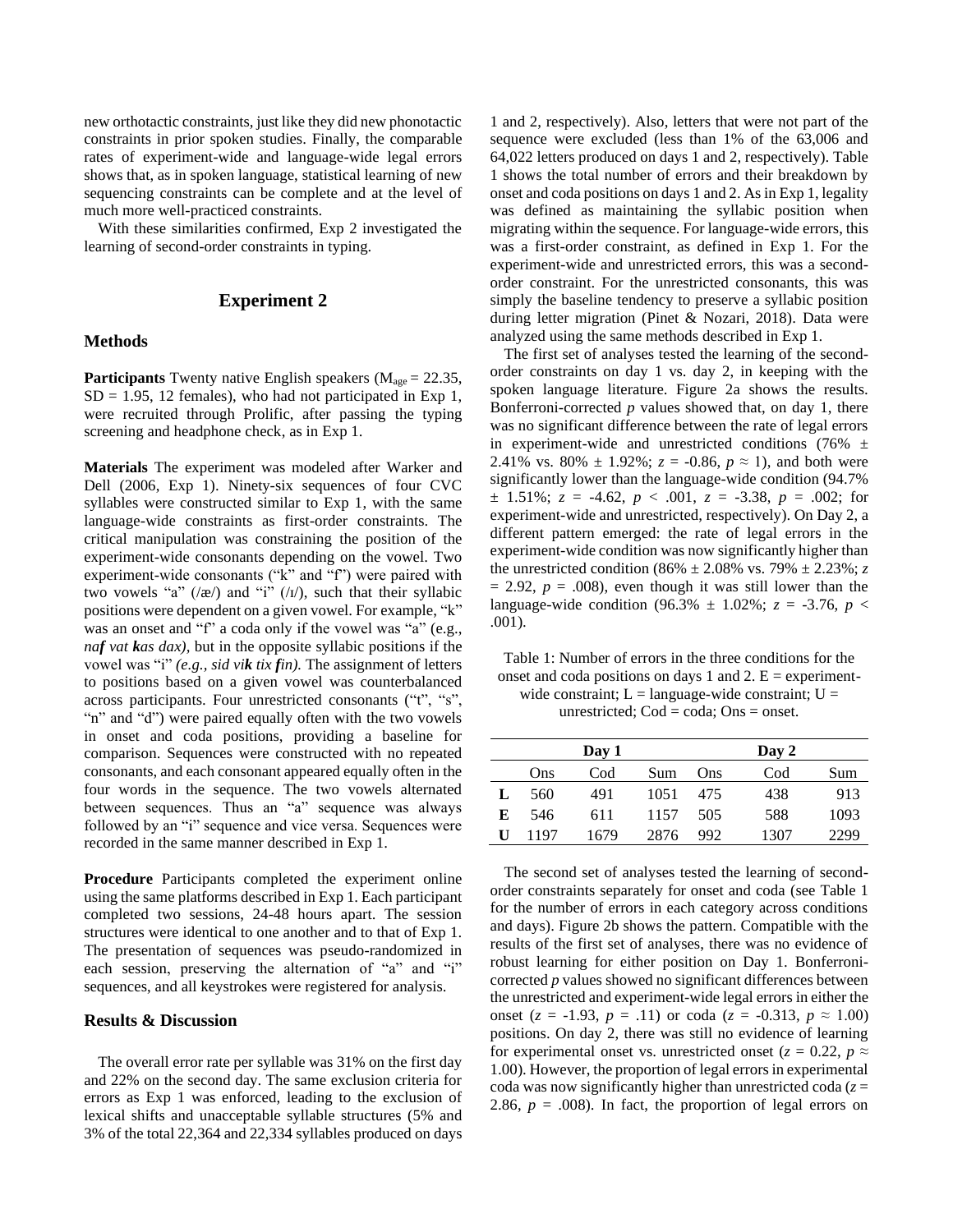experimental coda was comparable to that of first-order language-wide coda (*z* = -1.68, *p* = .186).

The learning of second-order constraints on day 2, but not on day 1, is very similar to the reports in spoken production (e.g., Warker & Dell, 2006). In addition, the current results demonstrated that such learning is restricted to the coda position. Recall that the predictable vowel alternation and three repetitions in the test phase provided many opportunities for learning the constraints regardless of the syllabic position. Nevertheless, the data provided no support for such learning in the onset position. Instead, learning for a coda contingent on a vowel was strong and comparable to first-order constraints on day 2. This pattern pinpoints statistical learning of orthotactic constraints to a chaininglike mechanism of sequencing (Lewandowsky & Murdock, 1989; Wickelgren, 1965), in which transitional probabilities are learned locally from the conditioning segment (i.e., the vowel) to the conditioned segment (i.e., the coda).



Figure 2: Results of Exp 2. Percentage of legal errors on day 1 and day  $2 \pm SE$  (a), and the breakdown by onset/coda positions (b).

## **General Discussion**

In two studies we tested the learning of orthotactic constraints in typing. The results of the first experiment showed that people quickly learned the first-order constraints. The size of this effect (20%) was comparable to studies of phonotactic learning in spoken production (e.g., 24%; Dell et al., 2000). This finding extends the body of research pointing to similar mechanisms underlying language production in spoken and typed modalities, such as similar patterns of errors (e.g., Pinet & Nozari, 2018; 2022), by demonstrating similar mechanisms of statistical learning in the two.

The second experiment tested the learning of second-order constraints. Again, the pattern was strikingly similar to spoken production; there was no robust learning on day 1, followed by solid evidence of learning on day 2. Beyond further supporting the similar mechanisms underlying speaking and typing, this finding answered our first open question; the delay in learning the second-order constraints in adults is not caused by insufficient opportunities to learn from errors. The error rate in Exp 2 was 31% on day 1, more than four times higher than the ~7% error rate reported in spoken production studies by Dell and colleagues. Yet this increase did not translate to better learning on day 1. Instead, the pattern of data is compatible with the *cognitive-state hypothesis*, suggesting that the differences between adults and children in the timeline of statistical learning may reflect qualitative differences in the state of the cognitive system. For example, greater cognitive control in adults may be detrimental for the implicit learning of new constraints (Smalle et al., 2022). Interestingly, the findings on the rapidity of implicit statistical learning in infants and children are not uniform. On the *perception* side, there is evidence for extremely fast learning and generalization of complex phonotactic rules in infants (Chambers et al., 2003; Gerken & Knight, 2015). On the *production* side, children around 6- 8 years of age do not learn motor sequences nearly as rapidly as adults, even after sleep consolidation (Wilhelm et al., 2008, 2012). In short, children seem to be particularly apt at rapidly extracting linguistic patterns but not so much in acquiring motor patterns. A study of phonotactic learning in production has both components. Thus, the demonstration of phonotactic learning on day 1 in 9-10- year-old children, but not in adults (Smalle et al., 2017), if replicated, appears to pinpoint the effect to learning at the linguistic —and not the motor— level.

Exp 2 also answered a second open question in statistical learning, namely the mechanism underlying the learning of the second-order constraints. While the coda constraint was fully mastered on day 2 (up to the level of a first-order language-wide constraint), there was no evidence of learning of the onset constraint (statistically on par with unrestricted control segments). This finding supports the *chaining hypothesis*, namely that the system learns to use a local cue (here, the vowel) to predict the next immediate segment (i.e., the coda). This mechanism predicts no learning for onsets, because the onset is never directly preceded by the cue.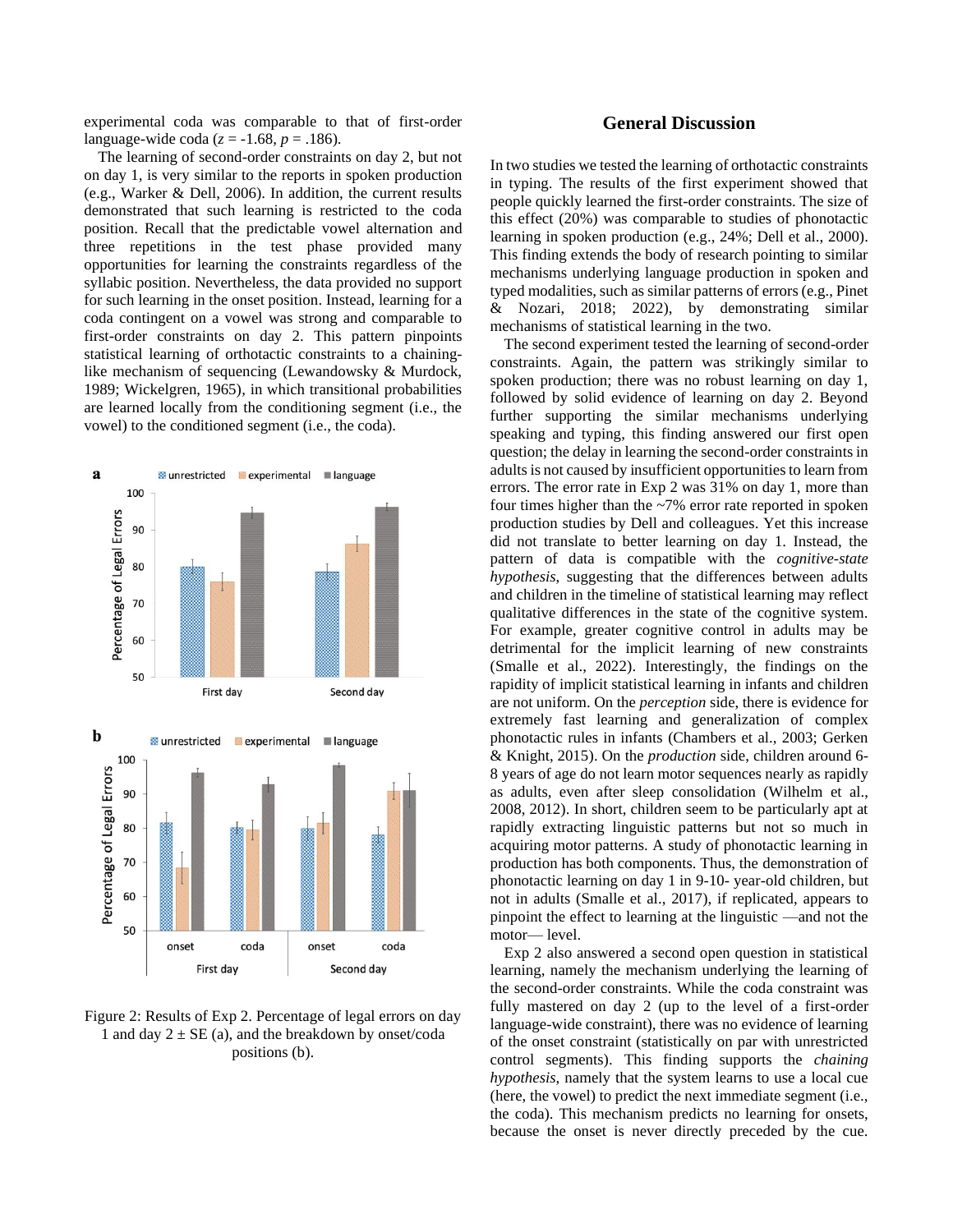Recall that the absence of the onset effect cannot be attributed to the absence of *any* informative cues for learning. The vowel is 100% predictable even before the sequence is presented. Moreover, participants first type all the syllables, one at a time and without time pressure, providing ample opportunities for associating the restricted onset with the constraining vowel. If learning was hierarchical —rather than strictly sequential and chained— there should have been at least some evidence of learning the constraint in the onset position, but this was not the case. Our data, thus, support a mechanism of statistical learning as chaining for orthotactic constraints.

We do not mean to imply chaining as the sole —or necessarily the dominant— mechanism of sequencing in typing. Evidence against simple chaining (or more complex chaining mechanisms such as compound chaining; Goldberg & Rapp, 2008) come from studies of typing errors. For example, gemination errors (i.e., the erroneous doubling of a letter in a target with double letters: "letter"  $\rightarrow$  "leeter") show several properties that imply that double letters are not simply two independent instances of the same letter appearing one after the other in a chain. Rather they are best modeled by a single copy of a letter attached to two slots in a positional/syllabic frame with a geminate tag (Hepner et al., 2018). This and other findings in the literature has suggested a hierarchical system in which content (e.g., letters/phonemes) is bound to a frame (Dell et al., 1997) through some non-linear sequencing mechanism, such as competitive queuing (e.g., Glasspool & Houghton, 2005; Houghton, 2018). The point of the current study was rather to show that statistical learning relies heavily on simple chaining mechanisms, in which the transitional probabilities of the segments are learned serially. Finally, we must point out that although the many similarities between spoken and typed production make chaining a reasonable candidate for learning phonotactic constraints, this claim must be empirically verified, as there are also nontrivial differences between the two systems, such as the nature of segments, the qualities of the motor apparatus involved in producing speech vs. typed production, and possibly even the scope of planning.

To summarize, this study demonstrated the feasibility and utility of typing in uncovering the cognitive mechanisms underlying sequence learning in the human language production system. Future work can determine the extent of generalization of the findings and conclusions of this work to phonotactic learning in spoken production. Such comparisons, in turn, inform us about the extent to which the principles of sequence learning depend on the nature of the representations and the motor apparatus involved in production.

#### **References**

Budd, M. J., Hanley, J. R., & Griffiths, Y. (2011). Simulating children's retrieval errors in picture-naming: A test of semantic/phonological model of speech production. *Journal of Memory and Language, 64*(1), 74-87.

- Chambers, K. E., Onishi, K. H., & Fisher, C. (2003). Infants learn phonotactic regularities from brief auditory experience*. Cognition, 87*(2), B69-B77.
- De Leeuw, J. R. (2015). jsPsych: A JavaScript library for creating behavioral experiments in a Web browser. *Behavior research methods, 47*(1), 1-12.
- Dell, G. S., Burger, L. K., & Svec, W. R. (1997). Language production and serial order: A functional analysis and a model. *Psychological review, 104*(1), 123.
- Dell, G. S., Kelley, A. C., Hwang, S., & Bian, Y. (2021). The adaptable speaker: A theory of implicit learning in language production. *Psychological Review, 128*(3), 446.
- Dell, G. S., Reed, K. D., Adams, D. R., & Meyer, A. S. (2000). Speech errors, phonotactic constraints, and implicit learning: a study of the role of experience in language production*. Journal of Experimental Psychology: Learning, Memory, and Cognition, 26*(6), 1355.
- Gaskell, M. G., Warker, J., Lindsay, S., Frost, R., Guest, J., Snowdon, R., & Stackhouse, A. (2014). Sleep underpins the plasticity of language production. *Psychological Science, 25*(7), 1457-1465
- Gerken, L., & Knight, S. (2015). Infants generalize from just (the right) four words*. Cognition, 143,* 187-192.
- Glasspool, D. W., & Houghton, G. (2005). Serial order and consonant–vowel structure in a graphemic output buffer model. *Brain and language, 94*(3), 304-330.
- Goldberg, A. M., & Rapp, B. (2008). Is compound chaining the serial-order mechanism of spelling? A simple recurrent network investigation. *Cognitive Neuropsychology, 25*(2), 218-255.
- Hanley, J. R., Cortis, C., Budd, M. J., & Nozari, N. (2016). Did I say dog or cat? A study of semantic error detection and correction in children. *Journal of experimental child psychology, 142*, 36-47
- Hepner, C., Pinet, S., & Nozari, N. (2018). An enhanced model of gemination in spelling: Evidence from a large corpus of typing errors. In *CogSci.*
- Houghton, G. (2018). Action and perception in literacy: A common-code for spelling and reading. *Psychological Review, 125*(1), 83.
- Lange, K., Kühn, S., & Filevich, E. (2015). "Just Another Tool for Online Studies" (JATOS): An easy solution for setup and management of web servers supporting online studies. *PloS one, 10*(6), e0130834.
- Lewandowsky, S., & Murdock, B. B. (1989). Memory for serial order. *Psychological Review, 96*(1), 25.
- Milne, A. E., Bianco, R., Poole, K. C., Zhao, S., Oxenham, A. J., Billig, A. J., & Chait, M. (2021). An online headphone screening test based on dichotic pitch. *Behavior Research Methods, 53*(4), 1551-1562.
- Nooteboom, S. G. (1967). Some regularities in phonemic speech errors. *IPO Annual progress report*, *2*, 65-70.
- Nooteboom, S. G. (1969). The tongue slips into patterns. In A. G. Sciarone, A. J. van Essen, & A. A. Van Raad (Eds.),